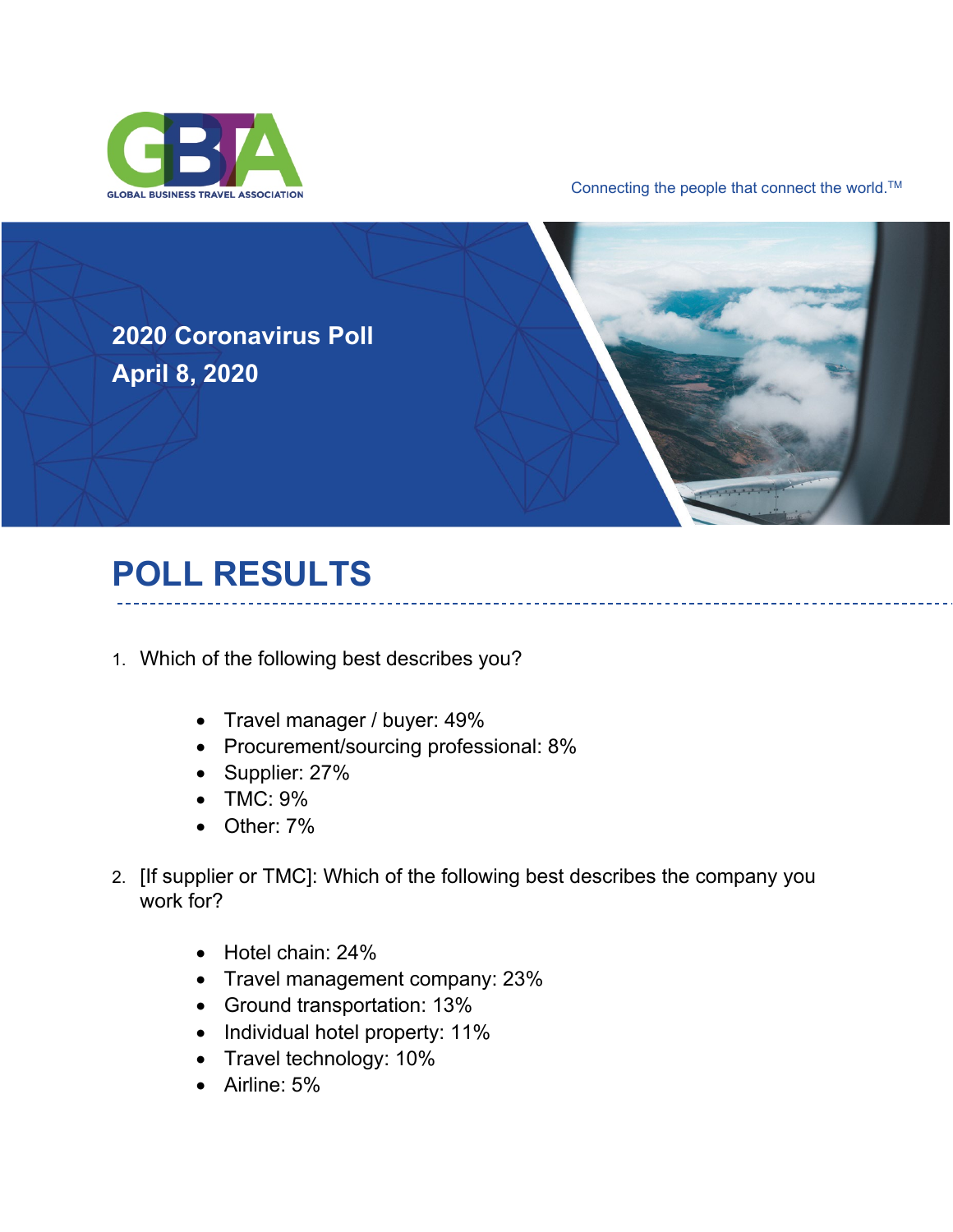- Meetings management provider: 2%
- Payment company: 1%
- Other: 10%
- 3. Thinking about your company, how has the coronavirus impacted business travel to… ? **[MATRIX: WE HAVE CANCELED OR SUSPENDED ALL TRIPS, WE HAVE CANCELED OR SUSPENDED MOST TRIPS, WE HAVE CANCELED OR SUSPENDED SOME TRIPS, WE HAVE CANCELED OR SUSPENDED A FEW TRIPS, WE HAVE NOT CANCELED OR SUSPENDED ANY TRIPS]**
	- a. China
	- b. Hong Kong
	- c. Taiwan
	- d. Other Asia Pacific countries (e.g., Japan, South Korea, Malaysia)
	- e. Europe
	- f. United States
	- g. Canada
	- h. Latin America
	- i. Middle East/Africa
	- j. All international travel
	- k. All Domestic travel

|                      | Cancelled        | Cancelled         | Cancelled    | Cancelled        | Cancelled |
|----------------------|------------------|-------------------|--------------|------------------|-----------|
|                      | <b>All Trips</b> | <b>Most Trips</b> | Some         | <b>Few Trips</b> | No Trips  |
|                      |                  |                   | <b>Trips</b> |                  |           |
| China                | 92%              | 7%                | $0\%$        | $0\%$            | $0\%$     |
| Hong Kong            | 89%              | 10%               | $0\%$        | $0\%$            | $1\%$     |
| <b>Taiwan</b>        | 87%              | 11%               | $1\%$        | $0\%$            | 1%        |
| <b>Other APAC</b>    | 83%              | 15%               | $1\%$        | $0\%$            | $1\%$     |
| Europe               | 79%              | 18%               | $1\%$        | $1\%$            | 1%        |
| <b>United States</b> | 58%              | 35%               | 3%           | 2%               | 1%        |
| Canada               | 68%              | 27%               | 2%           | 1%               | 2%        |
| <b>Latin America</b> | 77%              | 19%               | 2%           | 1%               | 1%        |
| Middle East/Africa   | 82%              | 16%               | $1\%$        | $1\%$            | 1%        |
| All International    | 76%              | 21%               | $1\%$        | $1\%$            | 1%        |
| <b>All Domestic</b>  | 50%              | 42%               | 4%           | 2%               | 2%        |
| Travel               |                  |                   |              |                  |           |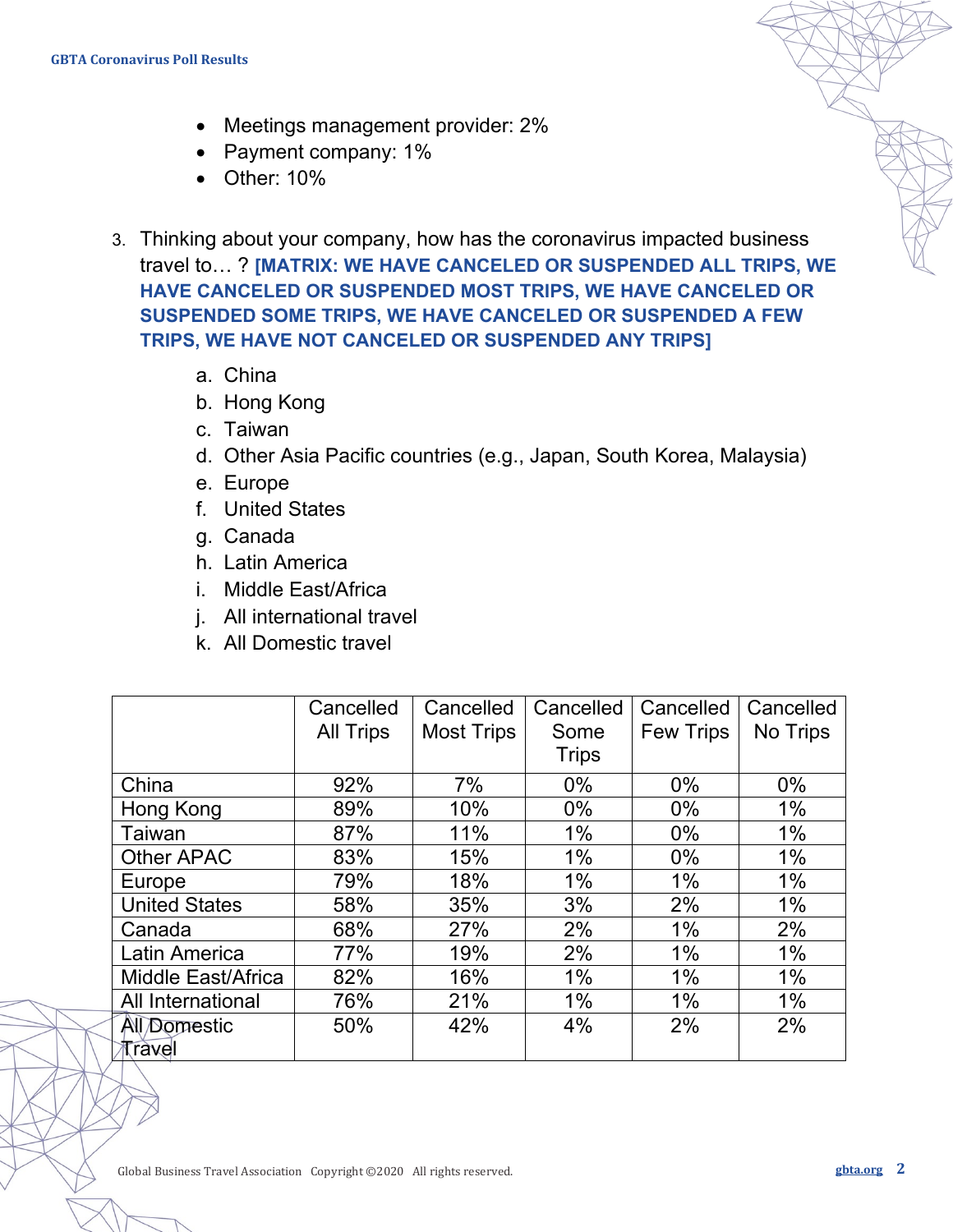- 4. You said your company has canceled or suspended business travel due to the Coronavirus. When do you expect your business travelers to resume regular travel to the countries or regions that have been canceled or suspended due to the Coronavirus? Do you expect travel to resume within the next. . . SELECT ONE
	- $\bullet$  2 months: 32%
	- $\bullet$  3 months: 19%
	- 6 months: 2%
	- 8 months: 1%
	- $\bullet$  12 months:  $0\%$
	- More than 12 months: 28%
	- Unsure: 16%
- 5. How would you characterize the impact of the coronavirus on your company's revenue? [FILTERED BY SUPPLIERS]
	- Significant: 96%
	- Moderate: 3%
	- Slight: 1%
	- No impact at all: 0%
- 6. Thinking about the business trips that your company had booked for March and April 2020, approximately what percentage have been cancelled as a result of the coronavirus?
	- 92% (Global Average)
- 7. Once travel restrictions begin to be lifted, how do you expect most of your company's employees will react to future business travel for the first six months after restrictions are lifted?
	- Most employees will be willing to travel: 33%
	- Some employees will be willing to travel: 33%
	- A few employees will be willing to travel: 9%
	- Some employees will be unwilling to travel: 13%
	- Most employees will be unwilling to travel: 2%
	- Don't know: 2%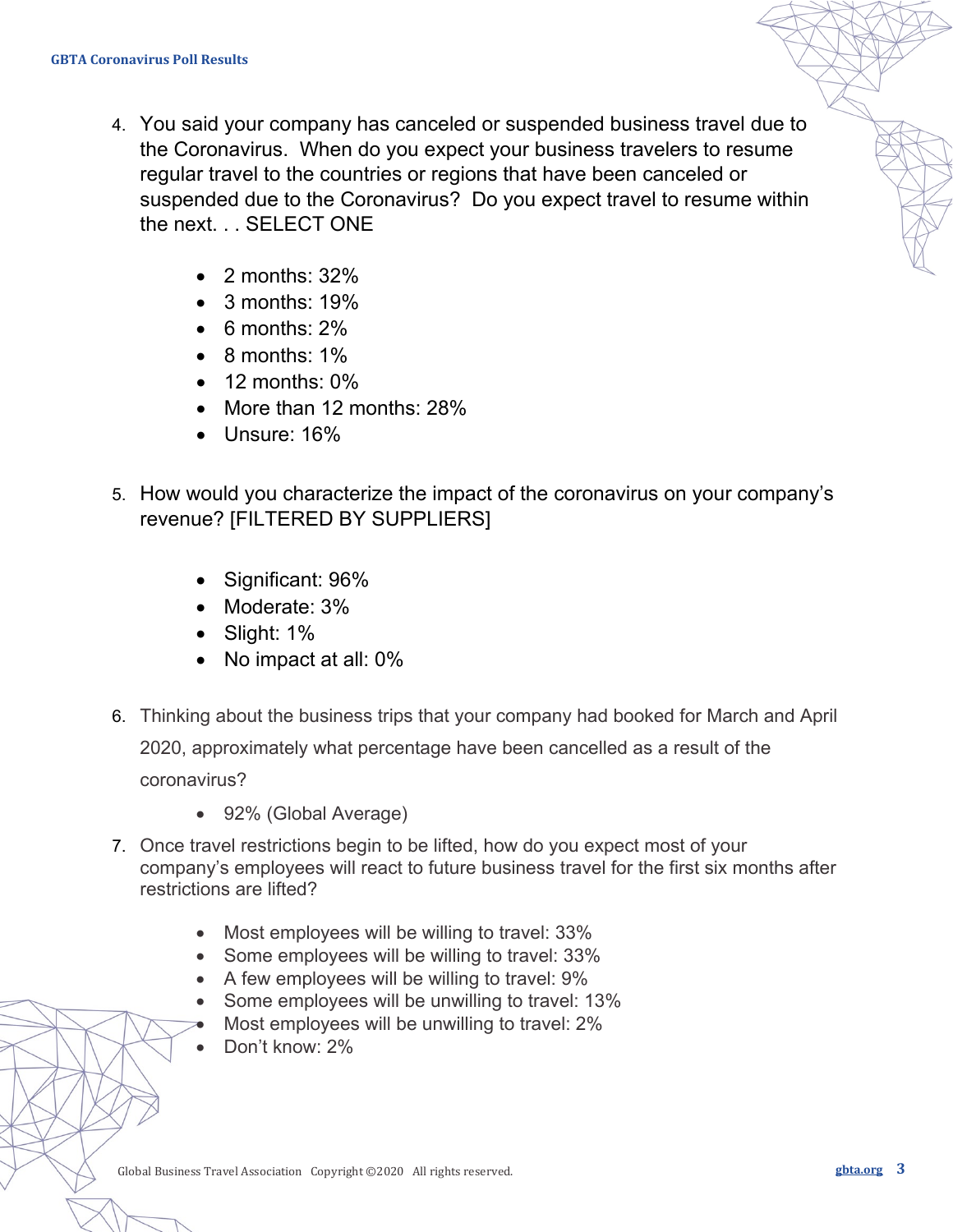- 8. How often does your company host virtual meetings as a result of the coronavirus outbreak?
	- Frequently: 83%
	- Occasionally: 11%
	- Rarely: 4%
	- Never: 2%
- 11. Thinking about the impact coronavirus has taken on your company, what actions have been implemented?
	- We have canceled or suspended all business trips: 55%
	- We have canceled or suspended all non-essential trips, but still allow some
	- essential travel: 41%
	- We have canceled or suspended all business trips to particular regions or
	- countries: 1%
	- We have canceled or suspended business travel on a case-by-case basis, but
	- we do not have a specific policy: 1%
	- We generally have not canceled or suspended business trips: 0%
	- Other Please specify: 2%
- 12. What actions has your company taken to help protect your employees from the coronavirus? SELECT ALL THAT APPLY
	- Instituted work from home policies: 86%
	- Closed the office entirely: 42%
	- Provide updated health and safety information: 76%
	- Limit the number of people who work in the office: 49%
	- Developed contingency policies to get work done such as increase
	- teleconferences and video meetings: 74%
	- Temporarily closed all but essential departments: 34%
	- Move some employees to new locations: 13%
	- Other, please specify example and the state of  $\sim$  5%
	- None of the above: 1%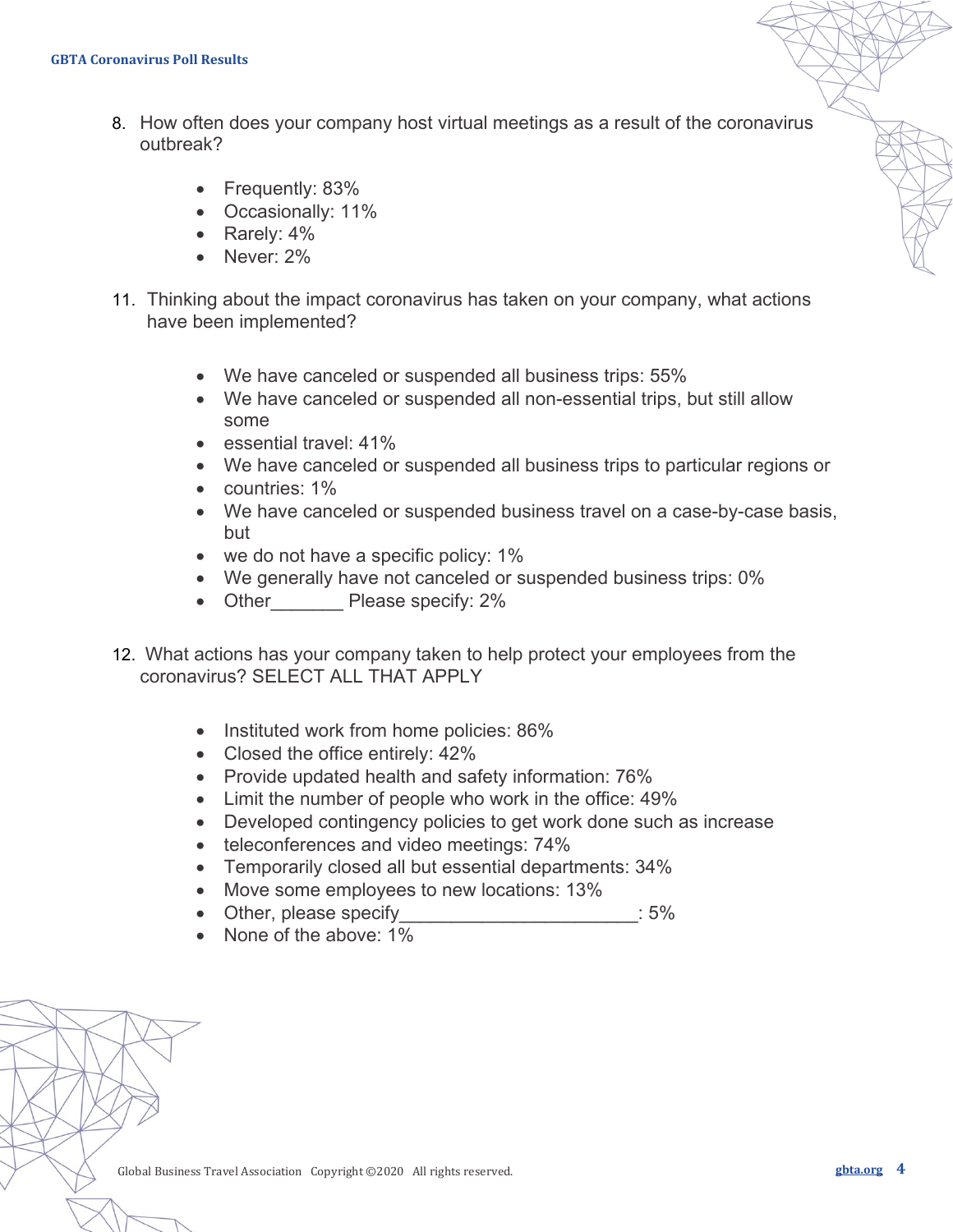- 13. Do you think the coronavirus will change the way your company conducts business once there is no more threat from the disease? SELECT ONE
	- Yes: 62%
	- No: 16%
	- Don't know: 22%
- 14.Has your company taken the following actions as a result of the coronavirus? **Reduced staff or laid off employees** [Filtered for Suppliers and TMCs]
	- Yes: 69%
	- No: 27%
	- Don't know: 4%
- 15.Has your company taken the following actions as a result of the coronavirus? **Furloughed employees** [Filtered for Suppliers and TMCs]
	- Yes: 66%
	- No: 29%
	- Don't know: 5%
- 16. Has your company taken the following actions as a result of the coronavirus? **Pay cuts for employees** [Filtered for Suppliers and TMCs]
	- Yes: 66%
	- No: 25%
	- Don't know: 9%
- 17. You mentioned your company has laid off or furloughed employees as a result of the coronavirus. Approximately what percentage has been affected? [DISPLAY IF Q14 AND/OR Q15 ="YES" FOR LAID OFF OR FURLOUGHED; FILTERED FOR SUPPLIERS AND TMCs]
	- 64% Global Average of Suppliers and TMCs
- 18. How long have you worked in the business travel industry?
	- 5 years or less: 13%
	- $6 10$  years:  $15%$
	- 11 15 years: 12%
	- 16 20 years: 14%